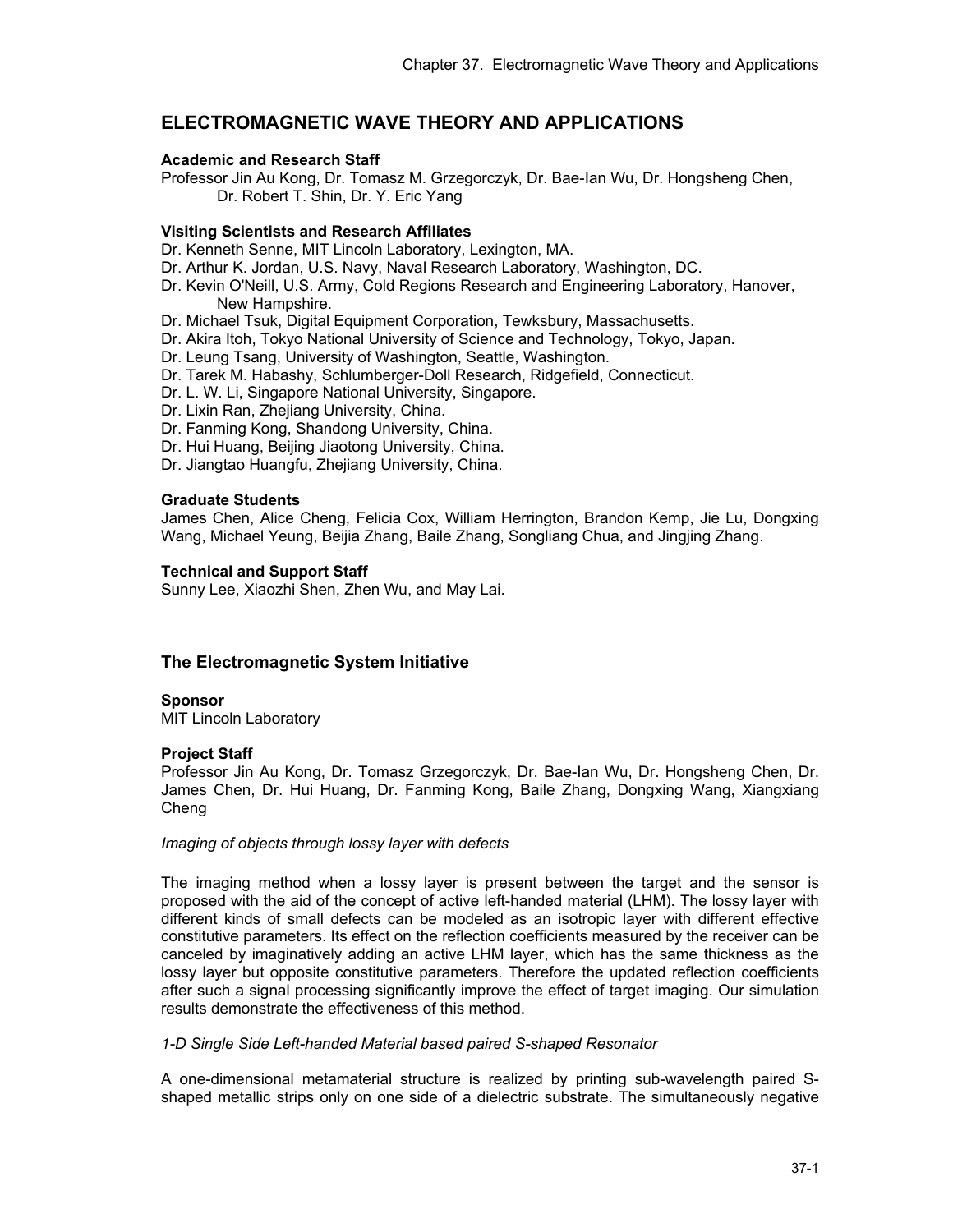### Chapter 37. Electromagnetic Wave Theory and Applications

effective permittivity and permeability of such metamaterial are retrieved from the scattering parameters yielded in the numerical simulation. Experiments aimed to verify the transmission and refraction properties of the metamaterial are conducted, and the results show the existence of the negative refraction within the same frequency band as indicated in the simulation. Compared to the conventional double-sided structures, the proposed structure design makes it easy to fabricate and provides feasibilities for making controllable metamaterial by incorporating itself with lumped active elements.

## *Controllable Left-handed Material Based on Single Side Paired S-ring Resonators*

A design for controllable left-handed material based on single side paired S-ring resonator is proposed and experimentally realized. Both the results of simulation and experiments verify the tunable Left-handed properties of the structure in microwave band. By utilizing the controllable metamaterial, a tunable prism is built and beam steering of the prism is tested in the experiment. The simplicity of the active design makes it easy to be fabricated and give feasibilities for controlling.

## *Multi-band Simplified Metamaterial Composed of Paired Strips Resonator*

Simplified metamaterial composed of paired strips resonator is proposed and experimentally realized. Such structure can support several different current modes which corresponds to multi-frequency bands where exhibits left-handed properties. From the simulation result, the effective permittivity and permeability of the metamaterial are retrieved and found to be negative simultaneously within two frequency bands whose the negative refractive indices are verified in experiment. This metallic pattern of this design is simplified and printed on one side of the substrate that make the fabrication process easy, especially for the case where the working frequency is high.

## *Multi-frequency resonator realized with dual-band S-shaped left-handed material*

We experimentally realize a one-dimensional RHM (Right-handed Material)-LHM (Left-handed Material) multi-frequency resonator that consists of a dual-negative-band LHM and air arranged in an X-band waveguide. Multi-resonant frequencies are observed within two left-handed bands of the LHM. The effects of the loss and the hyperbolic dispersion relation of LHM layer are discussed. The incorporation of such a LHM into the resonator design allows more flexibility to realize multi-resonance.

### *Measurement of negative permittivity and permeability from experimental transmission and reflection*

The measurement of the negative effective permittivity and permeability of a material is a direct way to verify its left-handed properties. A transmission experiment for a left-handed material sample is performed in a parallel plate waveguide. The effective frequency dispersive permittivity and permeability are retrieved from the experimental scattering data and found to be simultaneously negative in a specific frequency range. The simulation results also show that the misalignments of the metallic inclusions of the LHM introduce some dips to the retrieved curves, which prevent us from obtaining ideal curves following the Lorentz or Drude model.

### *Experimental retrieval of the effective parameters of metamaterials based on a waveguide method*

A waveguide-based retrieval method for measuring complex permittivity and permeability tensors of metamaterials is presented. In the proposed scheme, multiple independent sets of scattering data for the material under test with different orientations are measured in the frequency range corresponding to the dominant TE10 mode. The method is applied to various metamaterials and shows its effectiveness in the effective parameters extraction.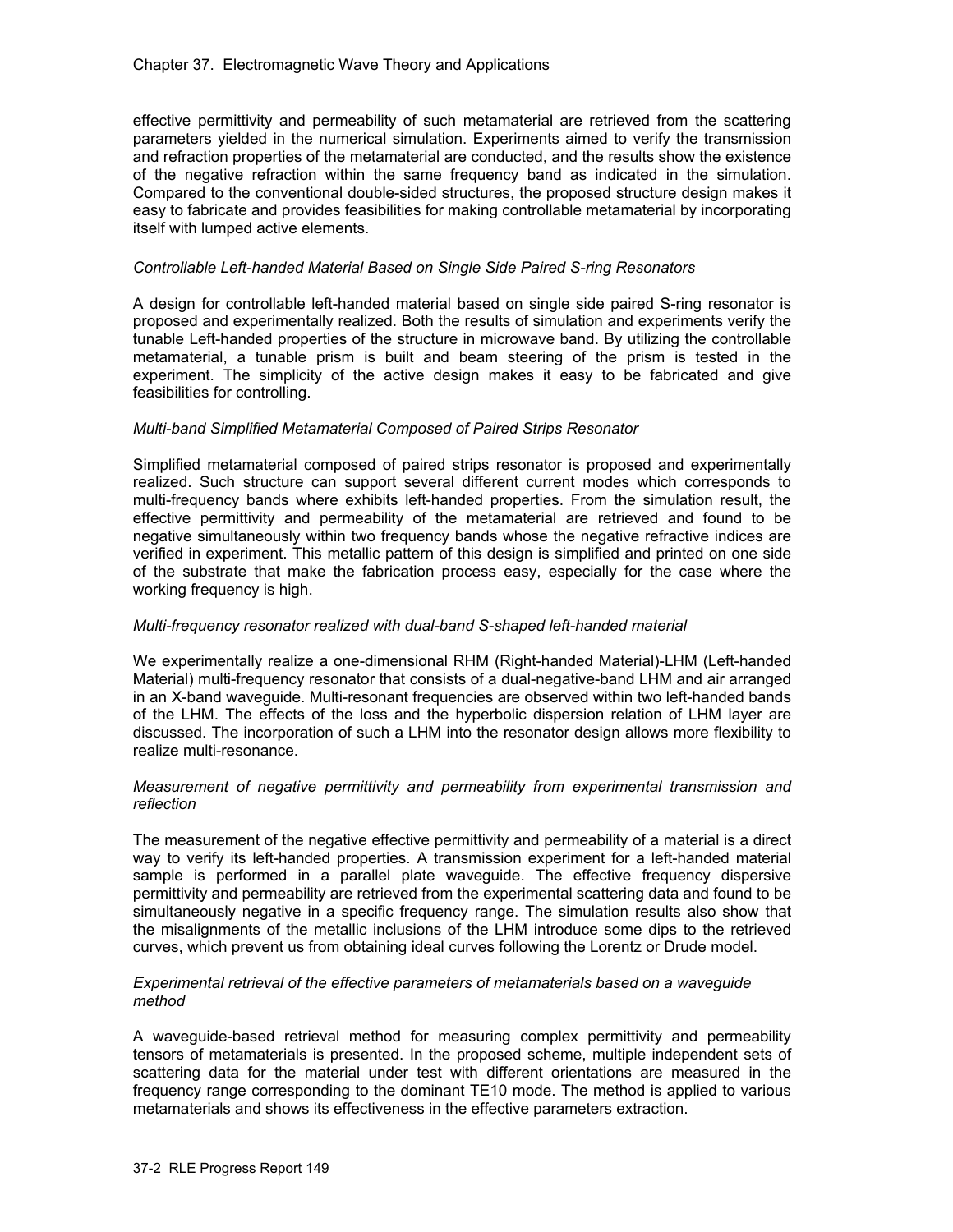### *Experimental Observation of Left-Handed Behavior in an Array of Standard Dielectric Resonators*

We demonstrate that by utilizing displacement currents in simple dielectric resonators instead of conduction currents in metallic split-ring resonators and by additionally exciting the proper modes, lefthanded properties can be observed in an array of high dielectric resonators. Theoretical analysis and experimental measurements show that the modes, as well as the subwavelength resonance, play an important role in the origin of the left-handed properties. The proposed implementation of a left-handed metamaterial, based on a purely dielectric configuration, opens the possibility of realizing media at terahertz frequencies since scaling issues and losses, two major drawbacks of metal-based structures, are avoided.

#### *Wideband backward coupling based on anisotropic left-handed metamaterial*

Waveguides using a slab of left-handed metamaterial (LHM) adjacent to a slab of right-handed material (RHM) have shown backward coupling properties over the frequency range in the LHM passband where both permittivity and permeability are negative. We further show that when both slabs are LHMs with different passbands, the resultant backward coupling frequency band is a union of both passbands. The curious fact that the stop band of a metamaterial where permittivity is negative and permeability is positive can support propagating wave is shown theoretically. Backward couplers are demonstrated experimentally to have wideband and dualband properties by judiciously choosing LHM-LHM and LHM-RHM slabs. This proposed method offers flexibility in producing wideband/multiband coupling and can be used to design and fabricate microwave devices.

### *Negative refraction and cross polarization effects in metamaterial realized with bianisotropic Sring resonator*

The refraction and propagation properties of left-handed materials with bianisotropic effects are investigated in this paper. We show that the dispersion relation of the material is strongly influenced by the inclusion of chirality, therefore, different refraction behaviors are observed corresponds to different values of the chirality. A realization of the bianisotropic left-handed material based on the structure of S-ring resonator is further proposed. By subtly shorting some horizontal metallic strips inside of the ring, magnetoelectric coupling is raised, leading to a bianisotropic effect in this artificial medium. The structure is theoretically analyzed from a microscopic viewpoint and then the macroscopic constitutive parameters are presented, where a nonzero chirality component is clearly shown. Numerically simulation shows that there exists strong cross polarization effects when wave incidents onto a slab of this material, further confirms the results predicted by our theoretical analysis.

## **Multifunctional Wide-Band RF Systems**

### **Sponsor**

Office of Naval Research

### **Project Staff**

Professor Jin Au Kong, Dr. Tomasz Grzegorczyk, Dr. Bae-Ian Wu, Dr. Hongsheng Chen, Dr. James Chen, Dr. Fanming Kong, and Dr. Hui Huang.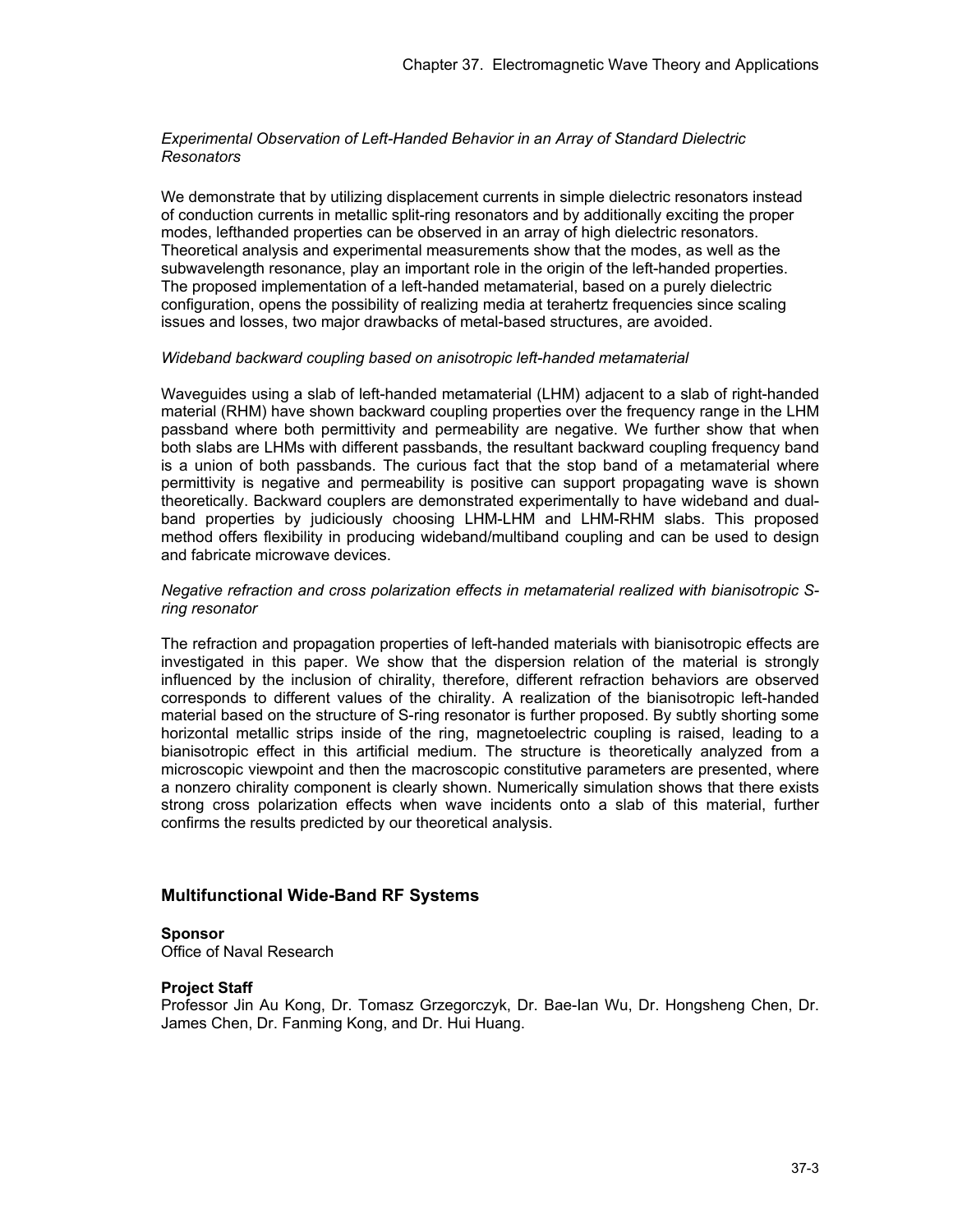## *Surface wave*

A detailed study of surface TM modes at the interface between an isotropic medium and a gyrotropic medium with an infinitely strong external DC magnetic field in an arbitrary direction is presented. Four cases for the isotropic medium, including normal, LHM, magnetic, and metallic media, are considered. The conditions for the existence of surface modes in each case are analyzed, showing that the existence is determined by the parameters of media, working frequency, and the direction of the external magnetic field. The Poynting vector along the propagating direction is also calculated. Depending on the media parameters and the frequency, the surface mode can have time-average Poynting vector in the opposite direction of the mode phase velocity.

### *Fields evaluation in metamaterial substrates for optimized antenna isolation*

The surface wave coupling between two patch antennas is investigated both analytically and through independent numerical simulations as function of the substrate properties. With the goal of achieving an optimal isolation between the two antennas, we consider all possible metamaterial substrates: right-handed, left-handed, mu-negative, and epsilon-negative. First, the guidance condition is generalized to encompass all possible cases and to provide existence conditions of the surface waves as functions of the substrate parameters. Second, the actual coupling level is predicted based on the evaluation of the Green's function of the con\_guration. The evaluation is performed both numerically via the Sommerfeld integrals and asymptotically, which are two methods we generalize here in order to take into account the new poles in the complex plane generated by the possibly negative constitutive parameters. The results obtained by these two methods are compared and additionally con\_rmed by numerical simulations using the commercial software CST Microwave Studio. The tools thus created are subsequently used in a Genetic Algorithm optimization to select the material parameters for an optimal isolation. Finally, a physical implementation of the solution, based on split-ring resonators, is proposed and simulations of the structure show that a good isolation performance can be achieved.

### *Surface wave suppression in antenna systems using magnetic metamaterial*

In the presence of normal substrates, it is well known that there exists strong transverse magnetic (TM) surface wave coupling between antenna ports on a shared ground plane. Through the analysis of surface wave propagation, such coupling is proposed to be substantially decreased via the use of magnetic metamaterials. The design and the characterization of the metamaterials are presented, and it is shown that within a certain frequency band, the material behaves as an anisotropic magnetic plasma, suppressing the propagation of a TM surface wave. Experimental measurements further confirm such a suppression, and an isolation improvement of 15 dB between an aperture spaced 9.2 cm apart is observed, in agreement with numerical simulations.

## **Classification of UXO Via Machine Learning**

### **Sponsor**

Cold Regions Research and Engineering Laboratory

### **Project Staff**

Professor Jin Au Kong, Dr. Kevin O'Neill, Dr. Tomasz M. Grzegorczyk, Beijia Zhang

The Electromagnetic Induction (EMI) response from buried unexploded ordnance (UXO) has been studied with interest in identifying the buried object's physical attributes. EMI signals can be decomposed into modes within a spheroidal coordinate system. The coefficients of those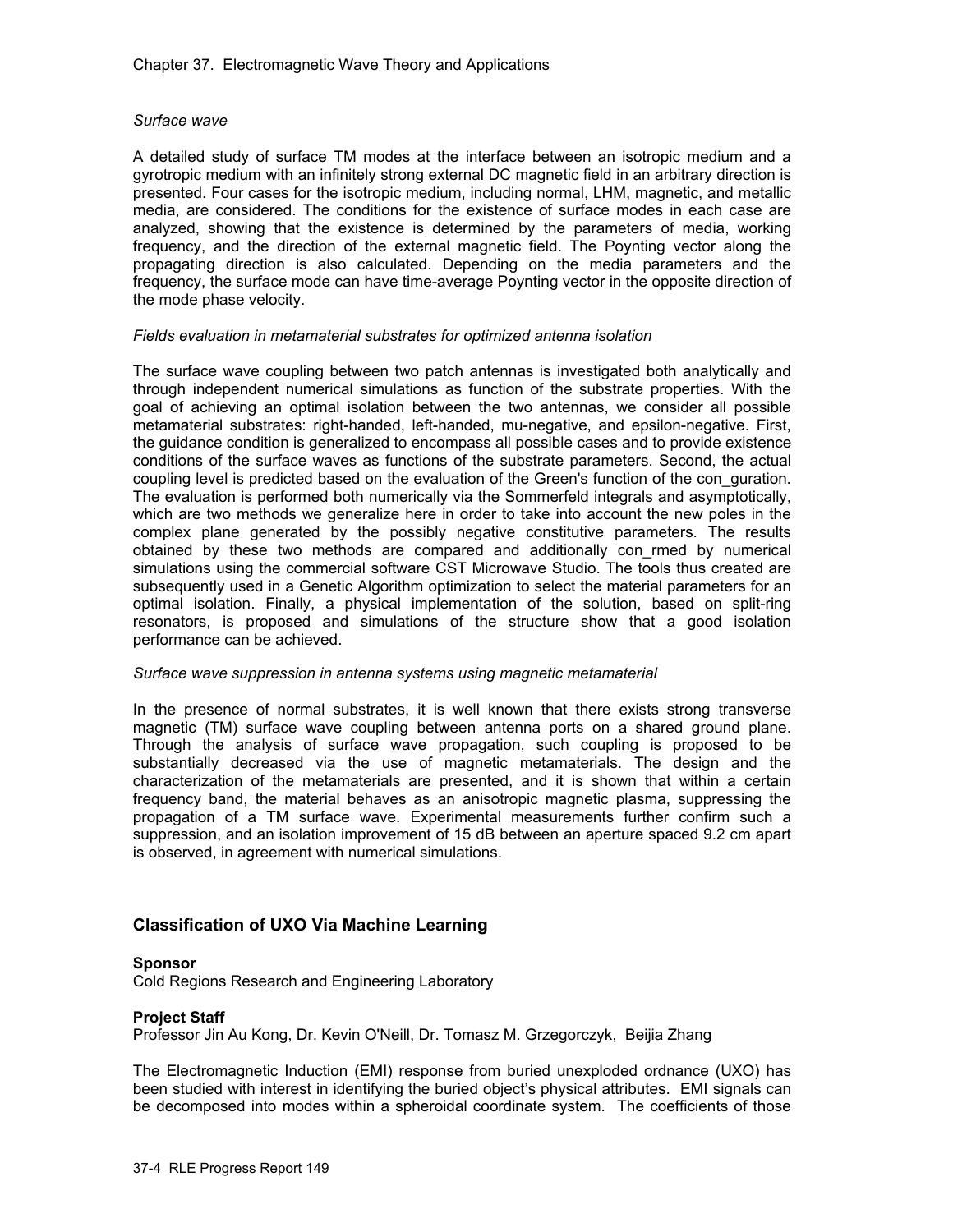modes have been shown to be unique for unique objects. Therefore, these modes readily lend themselves for use in identifying and classifying the buried objects. With synthetic data generated by forward models, the appropriate coefficients were recovered and were processed using support vector machine (SVM) and neural networks (NN). SVM and NN, being statistical learning algorithm which are able to identify trends in training data, were able to learn the association between the spheroidal mode coefficients and various appropriate classes into which UXO can be sorted. In particular, the interest lies in identifying body-of-revolution objects from non-body-of-revolution objects, homogeneous objects from non-homogenous objects, and large objects from small objects. These classification objectives are geared toward identifying UXO from clutter objects. In this study, SVM and NN were successful in classifying various objects along these lines. The spheroidal mode coefficients of the test objects were recovered from EMI data comprised of both synthetic data and measurement data. Furthermore, the effects of additive Gaussian noise and uncertainty in the object's position and orientation were studied. SVM was shown to reliably classify objects using EMI data that was corrupted by such noise.

## **EMI Sensor Calibration**

#### **Sponsor**

Cold Regions Research and Engineering Laboratory

### **Project Staff**

Professor Jin Au Kong, Dr. Kevin O'Neill, Beijia Zhang

This project seeks to characterize the output of a widely used EMI instrument, GEM-3, into known units of the magnetic field (A/m). This characterization will enable correct identification of physical properties of measured objects and of half-space soil such as the ground. To do the calibration, measurements were taken of several solid metal spheres. These measurements were then matched to modeled responses predicted by a reliable forward model. Thus an appropriate scaling factor to convert from the instrument output to the known units of the model was obtained. Furthermore, it was found that very simple modeling of the instrument's receiver is insufficient to characterize the response; the finite size of the receiver must be taken into account. Current and future work lies in applying the recovered scaling factor to estimate soil susceptibility and permeability which will provide further gauge of its accuracy.

## **Linear strategy for the real-time discrimination of the UXO**

#### **Sponsor**

Cold Regions Research and Engineering Laboratory

#### **Project Staff**

Professor Jin Au Kong, Dr. Kevin O'Neill, Dr. Hongsheng Chen, Dr. Bae-Ian Wu, Beijia Zhang

This project seeks to find a linear strategy for the real-time discrimination or classification of UXOs under EMI measurement. The linear inversion procedure is used to find the location of the object, the orientation of the target, as well as it polarizabilities in the three spatial directions. We use a high frequency limit to obtain the volume and the shape of the object, from which we can get a real-time determinant whether the buried object is a UXO or not. Our analytical model is based on the spheroidal model and ellipsoidal model in the skin penetration approximation limit. The experimental measured results shows the superiority of this method.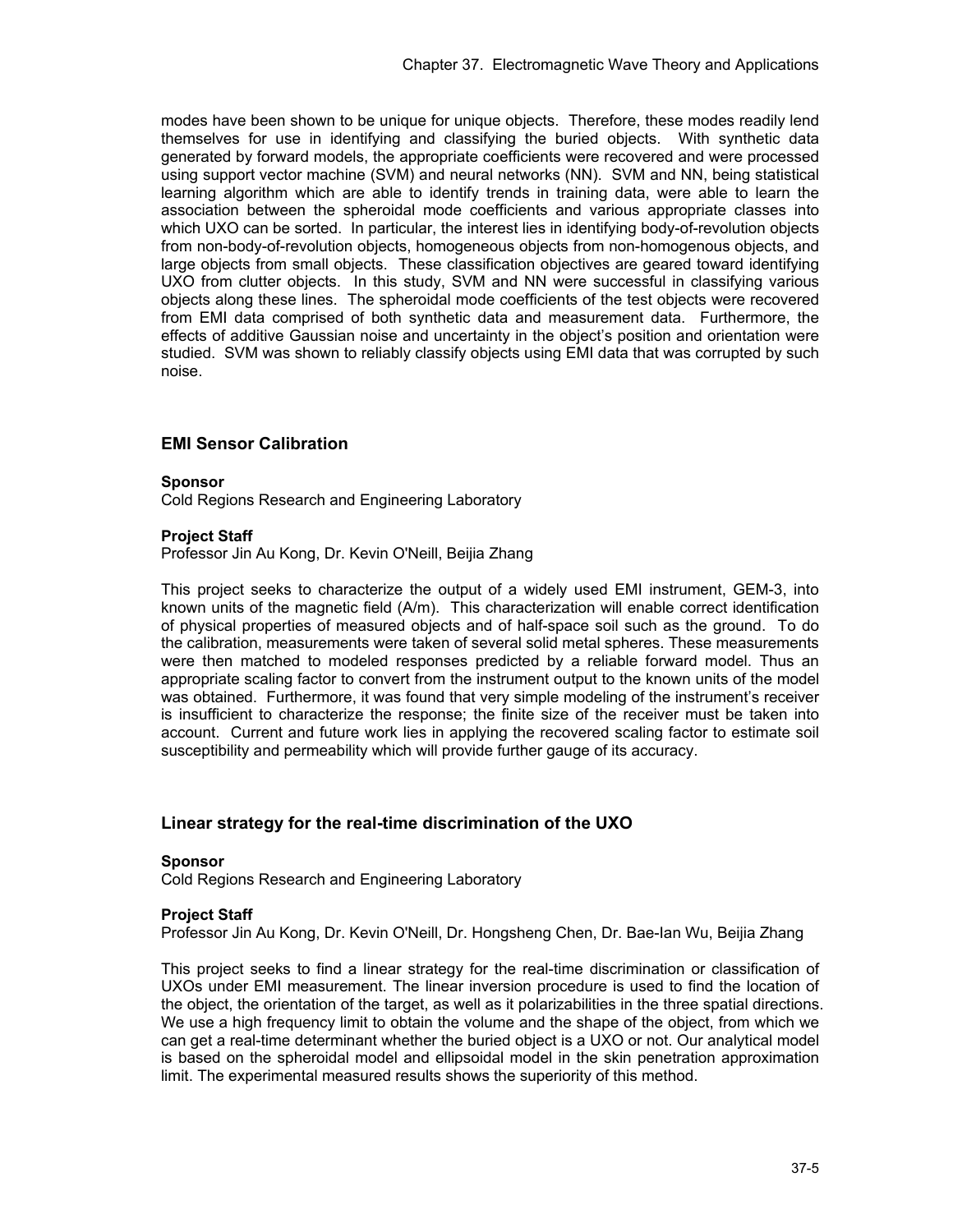## **SAR Interferometry and InSAR application of CCD**

**Sponsor** Mitsubishi Corporation

# **Project Staff**

Professor Jin Au Kong, Dr. Bae-Ian Wu, Song Liang Chua

### *SAR Interferometry*

Introduction of a third satellite to the conventional two-satellite InSAR provides us with three interferograms instead of one. We looked into ways on making use of these additional data to improve the height retrieval process. In particular, the non-collinear three-satellite setup will be addressed. *Phase averaging* method which involve combining the three available interferograms and retrieving a single set of height instead of three, is introduced. This allows the multi-baseline data to be perceived as coming from only a pair of satellites, and facilitates the application of conventional two-satellite height inversion process without need for excessive modifications. Yet, at the same time, the approach returns more accurate results than just using data from each of the satellite pairs. *3-D projection* is a technique to reduce the impact of noise during the phase unwrapping step. It makes use of the fact that the geometry of the satellite configuration constrains the relationships among the three phases retrieved by the three satellites. We have now successfully implemented 3-D projection on an interferometric cartwheel setup, and showed that the resulting retrieved terrain profile is more accurate.

Next, we consider two effects of the orbits on SAR interferometry. The first one involves relating the three-satellite configuration to an interferometric cartwheel while the second one takes into account satellite positioning errors. In the former, a circular cartwheel is setup such that the three satellites are in constant motion even within a snapshot of the interferogram. However, only a set of the height retrieval parameters, corresponding to the satellite positions at the beginning of the shot, are assumed to be known. In that case, the interferogram may be perceived as imperfect for height inversion. Nonetheless, it was found that a self-compensating mechanism exists within such a setup itself so that we are still able to correctly retrieve the terrain heights. This is made possible upon application of a *baseline-weighted averaging* scheme on the heights. In the latter, we consider errors in the satellite positioning data due to instrumental noise effects. These errors propagate into unacceptably large misalignments in the retrieved terrain profiles. Attempts are made to account for these errors without knowledge of any ground truths, making use of some cost minimization functions.

### *InSAR application of CCD*

In InSAR application of CCD, temporal changes of illuminated scenes are detected by observing them at different times. Retrieving a CCD map using the multilook coherence estimator ignores the true topography and is therefore, slope dependent. Ways of compensating for coherence losses due to terrain slopes and inexact satellite repeat tracks are identified. These losses introduce ambiguities in the interpretations of low or medium coherence values: if they represent a scene change or simply an undulating terrain. Solutions to this issue include accounting for the topographic phase variations via prior knowledge of the DEM or a distinctive approach in the wavelet domain. While the latter is shown to produce a map with higher spatial resolutions, the former returns the best overall performance in CCD, in terms of mean RMS coherence error, and requires a multibaseline satellite configuration for accurate retrieval of the DEM.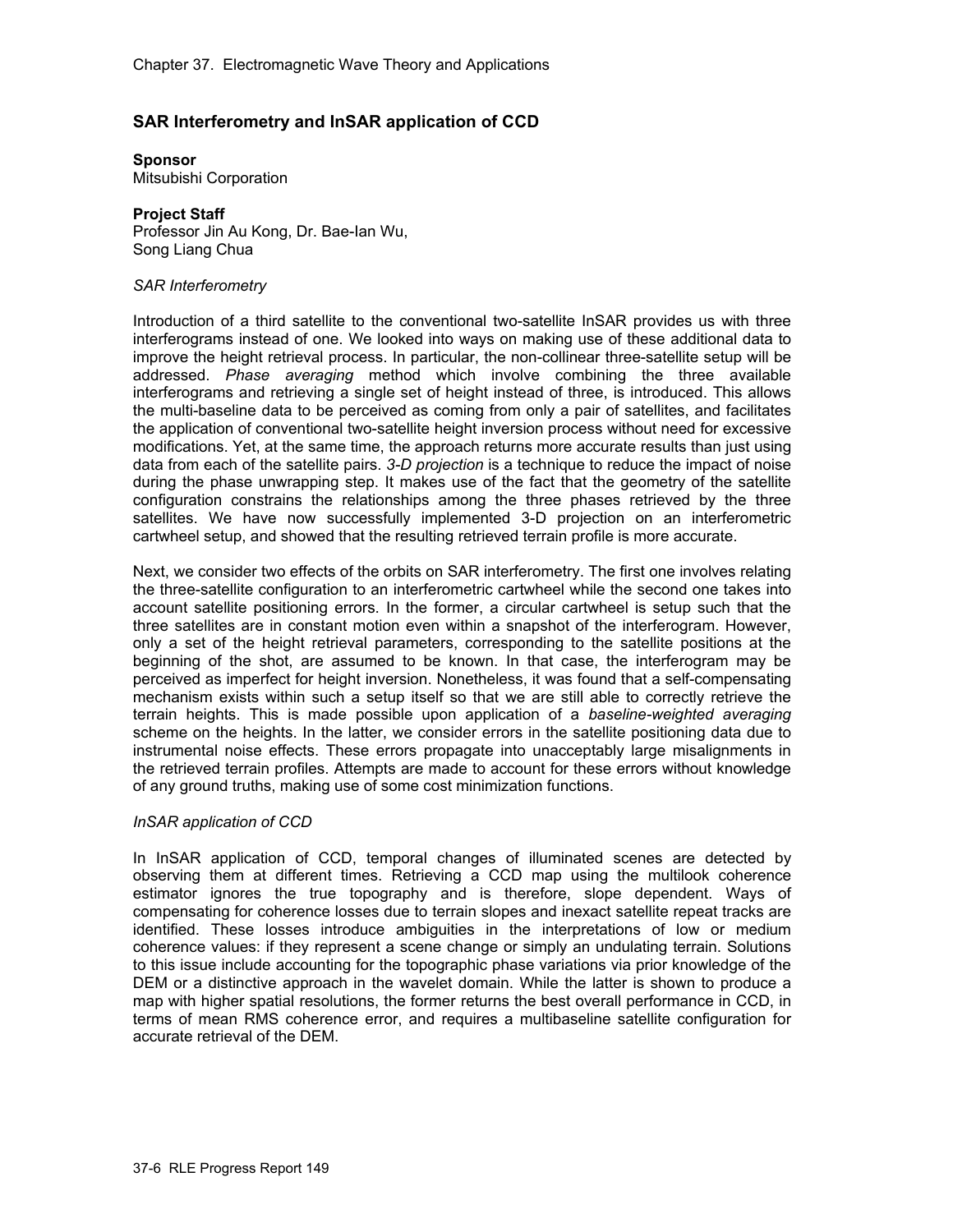## **Modeling trapping and binding forces between particles**

#### **Sponsor**

NASA Institute for Advanced Concepts (NIAC)

### **Project Staff**

Prof. J. A. Kong, Dr. T. M. Grzegorczyk, Dr. Brandon Kemp

Two approaches were equivalently applied to various problems. The divergence of the Maxwell stress tensor relies on the conservation of momentum to deduce the forces on a material. On the other hand, the Lorentz force density states that the forces exist everywhere inside the matter once the fields are present. For example, the pressure on a lossless slab can be viewed as resulting from momentum changes at the two boundaries, or the pressure can be viewed as originating from the standing wave patterns inside the slab. In all cases studied herein, however, the prediction of experimental observable quantities is identical. Furthermore, the conceptual problem of the radiation attraction of a lossless dielectric interface has been reconciled in favor of the results derived by Daly and Gruenberg [61]. Reconciliation has also been shown for multiple examples of particles subject to multiple electromagnetic waves.

The momentum transfer to media has been separated into an adiabatic process and a nonadiabatic process. These processes are derived from the Lorentz force density exerted upon bound currents and charges and upon free currents, respectively. This separation was shown to be very useful in modeling various experimental observations of electromagnetic momentum transfer due to absorption in polarizable media. It is concluded that the direct dependence of absorbed momentum on the refractive index holds for both dielectric and magnetic media. These conclusions remain valid for temporally dispersive media. Thus, in the case where the index of refraction is negative, free currents are pulled toward the incident wave as the wave attenuates inside the material. This result is in agreement with the reversal of radiation pressure predicted by Veselago. This viewpoint of electromagnetic wave momentum is generalized to model electromagnetic momentum transfer in lossless systems such as reflections from submerged mirrors and optical manipulation of mesoscopic particles in a background medium. In this regard, the electromagnetic wave momentum, which contains contributions from the electromagnetic fields and the response of the material, can be applied to predict observations in a wide variety of problems. We may conclude that the theory presented here attaches fundamental physical meaning to Snell's law; the reflected and transmitted wave vectors ensure conservation of the momentum component which is parallel to the boundary. Likewise, the magnitudes of the reflected and transmitted waves ensure conservation of wave energy at the interface. This assertion ensures that no sheering force exists due to the reflection and transmission of an electromagnetic wave at an interface. The theory is applied to predict a decrease in optical momentum transfer to Mie particles due to absorption, which contrasts the common intuition based on the scattering and absorption by Rayleigh particles.

Evidence of optical trapping and binding forces have been predicted in one dimension and two dimensions without approximation. Optical trapping of single particles subject to multiple waves and Gaussian beams can be modeled using Mie theory and the scattering of electromagnetic wave momentum computed from the divergence of the Maxwell stress tensor. Thus the formulation is not only exact, but computationally efficient both in computing the fields and deducing the forces. Optical binding was demonstrated in one dimension by studying the interaction of multiple plane waves incident by an electromagnetic waves. Modeling of multiple particles in an in-plane electromagnetic wave is based on an extension of Mie theory to cylindrical particles combined with the Foldy-Lax multiple scattering equations. Modeling the electrodynamics of a system of particles represents an advancement in the understanding of optical trapping and binding. Using this formulation, a new trapping regime based on optical binding forces has been demonstrated analytically. The possibility of serially guiding and sorting nanometer sized particles using optical binding forces is also demonstrated. These applications are derived without approximation or explicit separation of scattering, trapping, and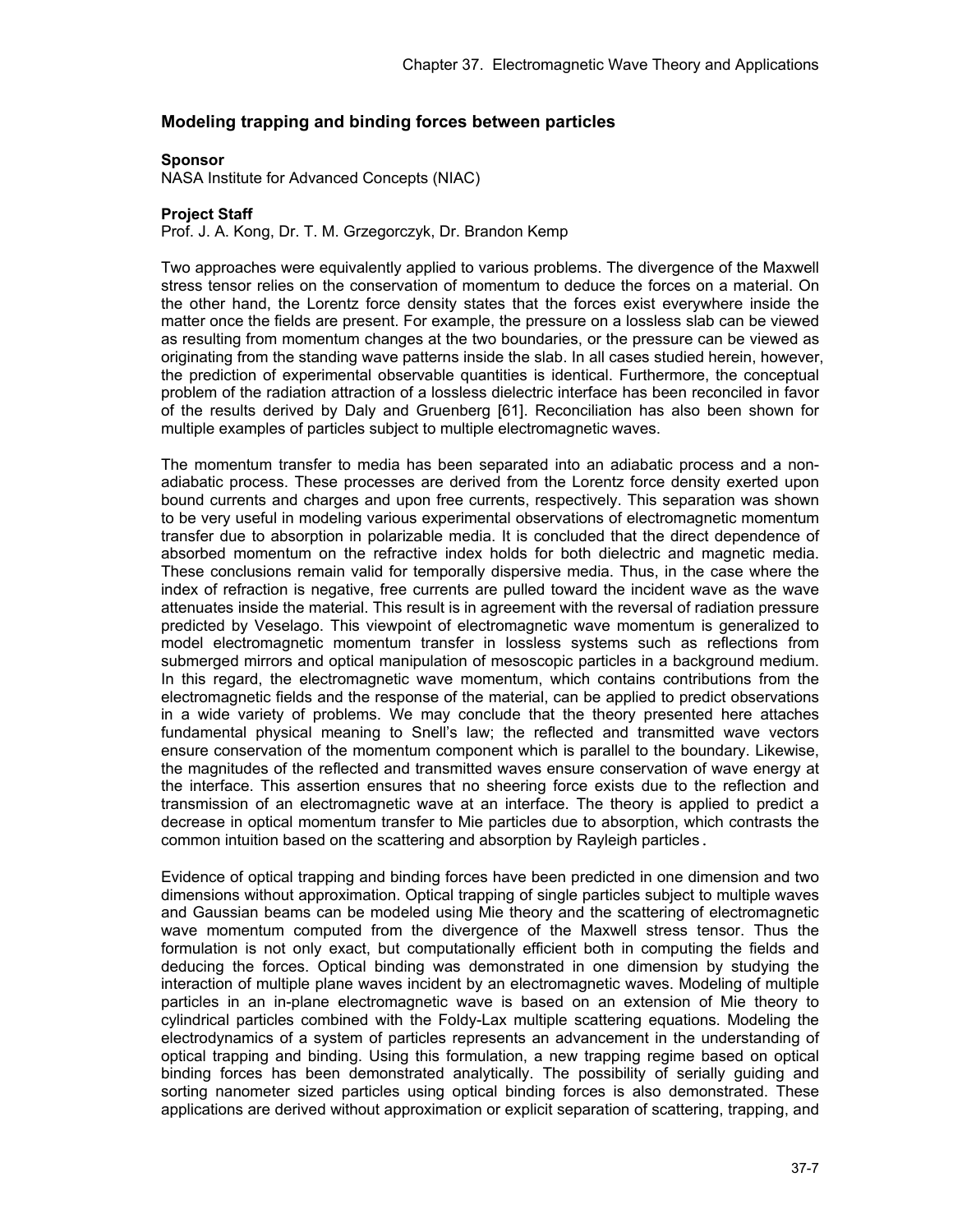binding forces. However, they do serve to demonstrate the effects of multiple particle interactions.

## **Publications**

### **Journal Articles**

B.-I. Wu, H. Chen, J. A. Kong, and T. M. Grzegorczyk, "Surface wave suppression in antenna systems using magnetic metmaterial", *Journal of Applied Physics*, Vol. 101, no. 11, 114913, 2007.

D. Wang, L. Ran, B.-I. Wu, H. Chen, J. Huangfu, T. M. Grzegorczyk, and J. A. Kong, "Multifrequency resonator based on dual-band S-shaped left-handed material", *Optics Express*, Vol. 14, no. 25, pp. 12288-12294, 2007

D. Wang, L. Ran, H. Chen, M. Mu, J. A. Kong, and B.-I. Wu "Experimental validation of negative refraction of metamaterial composed of single side paired S-ring resonators", *Applied Physics Letter*, Vol. 90, no. 25, 2007

D. Wang, J. Huangfu, L. Ran, H. Chen, T. M. Grzegorczyk, and J. A. Kong, "Measurement of negative permittivity and permeability from experimental transmission and reflection with effects of cell misalignment", Journal of Applied Physics, Vol. 99, No. 12, 123114, 2006.

B. Zhang, K. O'Neill, J.A. Kong, T. M. Grzegorczyk, "Support Vector Machine and Neural Network Classification of Metallic Objects Using Coefficients of the Spheroidal MQS Response Modes," submitted to *IEEE Transactions on Geoscience and Remote Sensing*.

H. Huang, Y. Fan, B. I. Wu, F.M. Kong, and J. A. Kong, "Surface modes at the interfaces between isotropic media and gyrotropic media with an infinitely strong magnetic field," *Progress in Electromagnetic Research,* submitted to publication.

Hongsheng Chen, Jingjing Zhang, Yang Bai, Yu Luo, Lixin Ran, Qin Jiang, and Jin Au Kong, "Experimental retrieval of the effective parameters of metamaterials based on a waveguide met hod", *Optics Express*, Vol. 14, No. 16, pp. 12944, 2006.

Xiangxiang Cheng, Hongsheng Chen, Lixin Ran, Bae-Ian Wu, Tomasz M. Grzegorczyk, and Jin Au Kong, "Negative refraction and cross polarization effects in metamaterial realized with bianisotropic S-ring resonator", *Physical Review B*, accepted for publication.

Jingjing Zhang, Hongsheng Chen, Yu Luo, Yu Yuan, Linfang Shen, Lixin Ran, and Jin Au Kong, "Wideband backward coupling based on anisotropic left-handed metamaterial", *Applied Physics Letter*, Vol. 90, no. 4, 043506, 2007

H. Chen, B.-I. Wu, and J. A. Kong, "Review of Electromagnetic Theory in Lefthanded materials", *J. of Electromagn. Waves and Appl., Vol. 20, No. 15, pp. 2137*, 2006

H. Chen, L. Ran, B.-I. Wu, J. A. Kong, and T. M. Grzegorczyk, "Crankled S-ring resonator with small electrical size", *Progress in Electromagnetics Research*, Vol. 66, No. 179, 2006.

Tomasz M. Grzegorczyk and Jin Au Kong, "Analytical prediction of stable optical trapping in optical vortices created by three TE or TM plane waves", *Opt. Express*, vol. 15, no. 13, page(s) 8010-8020, June, 2007.

Brandon A. Kemp, Jin Au Kong, and Tomasz M. Grzegorczyk, "Reversal of wave momentum in isotropic left-handed media", *Phys. Rev. A*, vol. 75, page(s) 053810, 2007.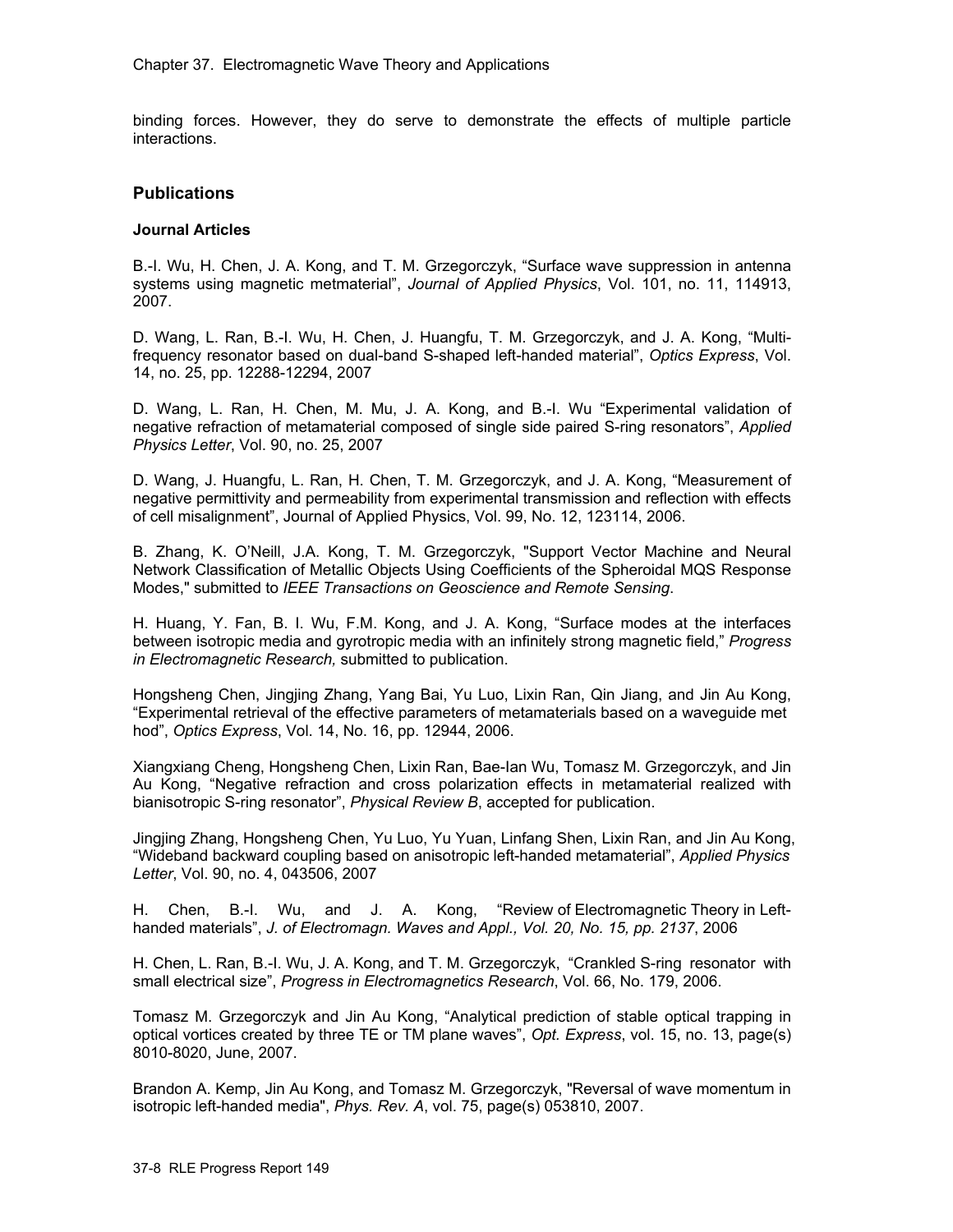Peng Liang, Ran Lixin, Chen Hongsheng, Zhang Haifei, Jin Au Kong, and Tomasz M. Grzegorczyk, "Experimental observation of left-handed behavior in an array of standard dielectric resonators", *Phys. Rev. Lett.*, vol. 98, page(s) 157403, 2007.

Tomasz M. Grzegorczyk and Jin Au Kong, "Analytical expression of the force due to multiple TM plane wave incidences on an infinite lossless dielectric circular cylinder of arbitrary size", *J. Opt. Soc. Am. B*, vol. 24, no. 3, page(s) 644-652, March, 2007.

Xudong Chen, Kevin O'Neill, Tomasz M. Grzegorczyk, and Jin Au Kong, "Spheroidal Mode Approach for the Characterization of Metallic Objects Using Electromagnetic Induction", *IEEE Trans. Geosci. and Remote Sens.*, vol. 45, no. 3, page(s) 697-706, March, 2007.

Brandon Kemp, Tomasz M. Grzegorczyk, Bae-Ian Wu, and Jin Au Kong, "Application of the electrostatic mean value theorem to electrostatic sensor electrodes", *J. of Electrostatics*, vol. 65, no. 2, page(s) 69-74, February, 2007.

Jianbing J. Chen, Tomasz M. Grzegorczyk, Bae-Ian Wu, Jin Au Kong, "Imaging properties of finite-size left-handed material slabs", *Phys. Rev. E*, vol. 74, page(s) 046615, 2006.

Tomasz M. Grzegorczyk, Brandon A. Kemp, and Jin Au Kong, "Passive guiding and sorting of small particles with optical binding forces", *Opt. Lett.*, vol. 31, no. 22, page(s) 3378-3380, 15 November, 2006.

Tomasz M. Grzegorczyk, Brandon A. Kemp, and Jin Au Kong, "Stable optical trapping based on optical binding forces", *Phys. Rev. Lett.,* vol. 96, no. 113903, 24 March, 2006.

T. M. Grzegorczyk and J. A. Kong, "Review of left-handed metamaterials: evolution from theoretical and numerical studies to potential applications", *J. of Electromagn. Waves and Appl.*, vol. 20, no. 14, page(s) 2053-2064, 2006.

Christopher D. Moss, Tomasz M. Grzegorczyk, Kevin O'Neill, and Jin Au Kong, "A Hybrid Time Domain Model of Electromagnetic Induction from Conducting, Permeable Targets", *IEEE Trans. Geosci. and Remote Sens.*, vol. 44, no. 10, page(s) 2916-2926, October, 2006.

Brandon A. Kemp, Tomasz M. Grzegorczyk, J. A. Kong, "Optical momentum transfer to absorbing Mie particles", *Phys. Rev. Lett.*, vol. 97, no. 133902, 2006.

Tomaz M. Grzegorczyk, Brandon A. Kemp, and Jin Au Kong, "Trapping and binding of an arbitrary number of cylindrical particles in an in-plane electromagnetic field", *J. Opt. Soc. Am. A*, vol. 23, no. 9, page(s) 2324-2330, September, 2006.

Zachary M. Thomas, Tomasz M. Grzegorczyk, Bae-Ian Wu, and Jin Au Kong, "Enhanced Microstrip Stopband Filter Using a Metamaterial Substrate", *Microwave and Optical Tech. Lett.*, vol. 48, no. 8, page(s) 1522-1525, August, 2006.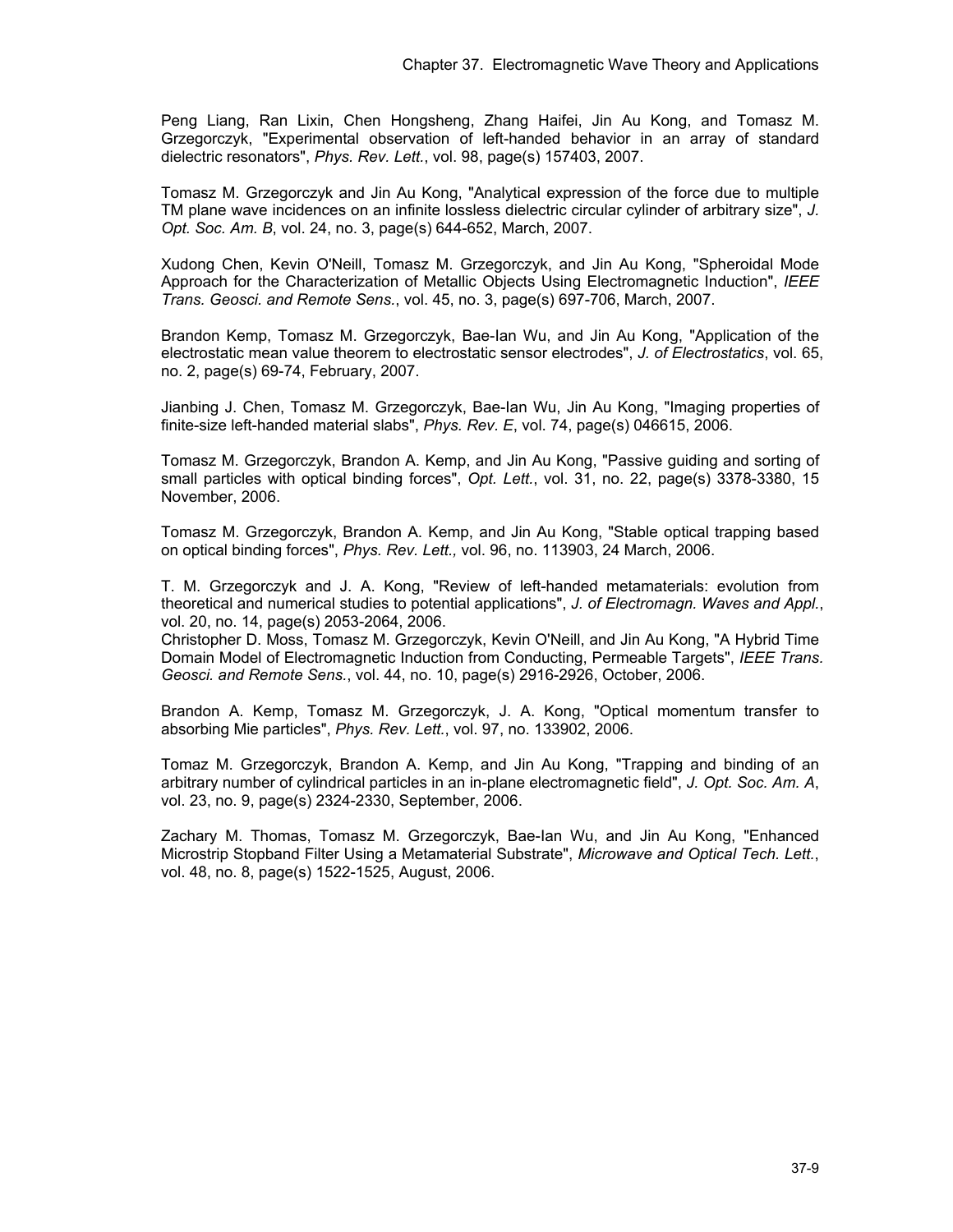### **Symposium Papers**

D. Wang, L. Ran, H. Chen, B.-I. Wu and J. A. Kong, "Active controllable single side double Sshaped metamaterial", *Progress in Electromagnetics Research Symposium (PIERS)*, Beijing, China, March 2007.

J. Chen, H. Chen, B.-I. Wu, J. A. Kong, T. M. Grzegorczyk, "Isolation Study in Antenna Systems Using Lefthanded Metamaterials", *Progress in Electromagnetics Research Symposium (PIERS)*, Beijing, China, March 2007.

J. Zhang, H. Chen, L. Ran, Y. Luo, J. A. Kong, "Two-dimensional Cross Embedded Metamaterials", *Progress in Electromagnetics Research Symposium (PIERS)*, Beijing, China, March 2007.

Liang Peng, Lixin Ran, Hongsheng Chen, Haifei Zhang, Tomasz M. Grzegorczyk, Jin Au Kong, "Negative Refractive Metamaterial Composite of Pure Dielectric Resonators", *Progress in Electromagnetics Research Symposium (PIERS)*, Beijing, China, March 2007.

Hai Fei Zhang, Yu Zhong, Li Xin Ran, Jin Au Kong, "Experimental Study of the Transmission Property of Anisotropic Left-handed Materials", *Progress in Electromagnetics Research Symposium (PIERS)*, Beijing, China, March 2007.

Bae-Ian Wu, Hongsheng Chen, James Chen, Tomasz M. Grzegorczyk, Jin Au Kong, "Suppression of Surface Wave Coupling of Antenna Systems with Magnetic Metamaterial", *Progress in Electromagnetics Research Symposium (PIERS)*, Beijing, China, March 2007.

Xiangxiang Cheng, Hongsheng Chen, Lixin Ran, Bae-Ian Wu, Tomasz M. Grzegorczyk, Jin Au Kong, "A Bianisotropic Left-handed Metamaterials Compose of S-ring Resonator" *Progress in Electromagnetics Research Symposium (PIERS)*, Beijing, China, March 2007.

Xiangxiang Cheng, Bae-Ian Wu, Tomasz M. Grzegorczyk, Jin Au Kong, "Imaging of Objects through Lossy Layer with Defects", *Progress in Electromagnetics Research Symposium (PIERS)*, Beijing, China, March 2007.

### **Books**

*Progress in Electromagnetics Research*:

| PIER 63, EMW Publishing, Cambridge, Massachusetts, 2006. |
|----------------------------------------------------------|
| PIER 64, EMW Publishing, Cambridge, Massachusetts, 2006. |
| PIER 65, EMW Publishing, Cambridge, Massachusetts, 2006. |
| PIER 66, EMW Publishing, Cambridge, Massachusetts, 2006. |
| PIER 67, EMW Publishing, Cambridge, Massachusetts, 2007. |
| PIER 68, EMW Publishing, Cambridge, Massachusetts, 2007. |
| PIER 69, EMW Publishing, Cambridge, Massachusetts, 2007. |
| PIER 70, EMW Publishing, Cambridge, Massachusetts, 2007. |
| PIER 71, EMW Publishing, Cambridge, Massachusetts, 2007. |
| PIER 72, EMW Publishing, Cambridge, Massachusetts, 2007. |
| PIER 73, EMW Publishing, Cambridge, Massachusetts, 2007. |
| PIER 74, EMW Publishing, Cambridge, Massachusetts, 2007. |
| PIER 75, EMW Publishing, Cambridge, Massachusetts, 2007. |